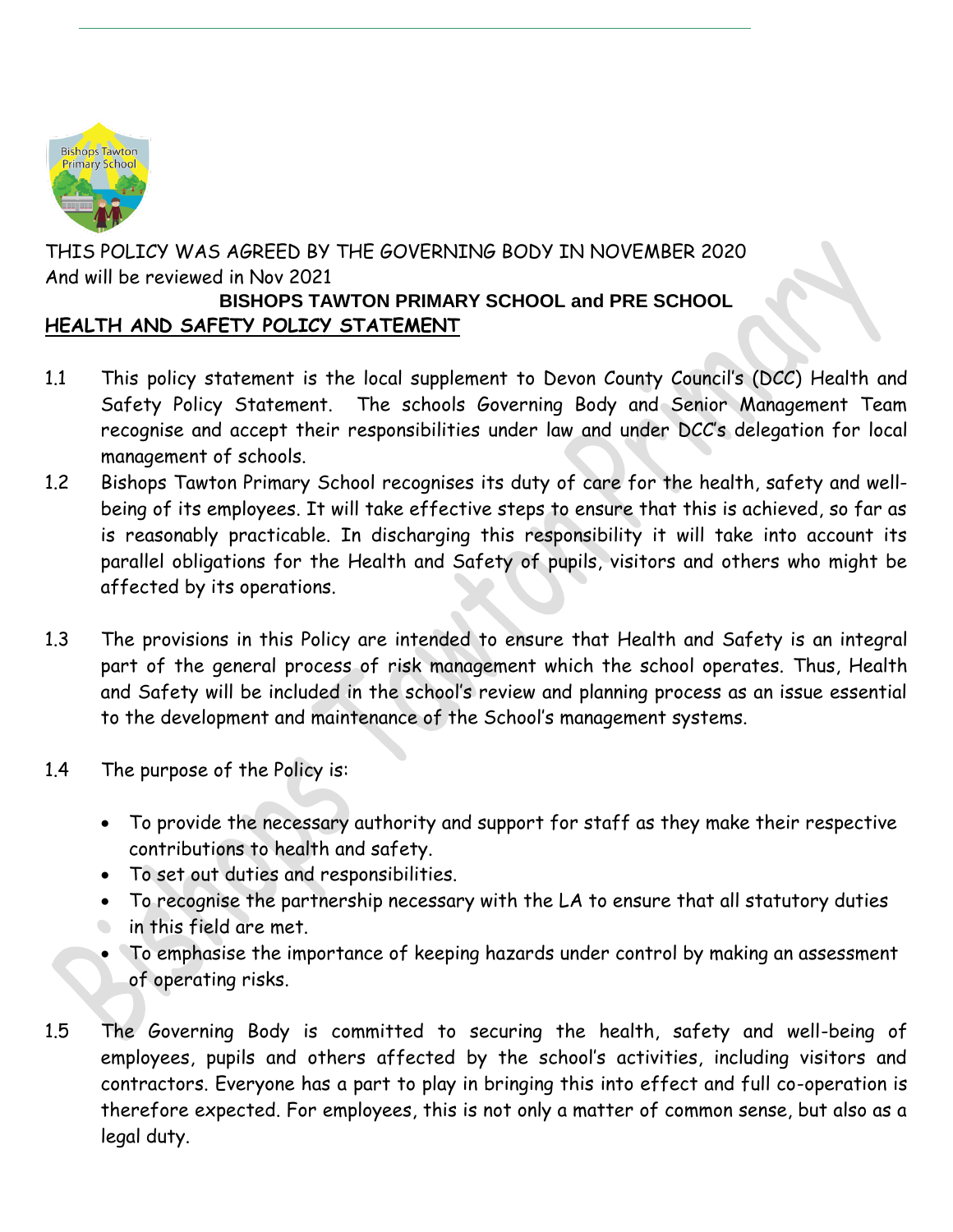- 1.6 A copy of this statement has been provided to each member of staff.
- 1.7 The Policy statement, together with the organisation and arrangements and procedures, has been approved by the school's Governing Body.

## **2. ORGANISATION**

- 2.1 The Headteacher has overall responsibility for the implementation of this Policy. To facilitate this, the Head has designated Mr Stephen Burridge to be the Health and Safety Co-ordinator and Mr Peter Ong to be the named Health and Safety Governor. Each line manager will recognise and accept a personal role in ensuring that arrangements for Health and Safety are effective within his or her respective area. Collectively, the Governing Body requires Health and Safety to be taken into account in the proposals which come before it and will seek to encourage a positive climate in which Health and Safety can flourish.
- A health and Safety risk assessment is carried out annually and Governors make regular Health and Safety site visits. All staff add notices to the 'buildings book' that are related to Health and safety on site.
- 2.2 All employees, regardless of seniority, have a duty to take care of themselves and others that might be affected by their acts or omissions. Staff should use equipment and working methods approved by their supervisor / senior colleague. Special care should be taken with the health and safety issues of any new venture.
- 2.3 Pupils, in accordance with their age and aptitude, are expected to exercise personal responsibility for the health and safety of themselves and others. This includes observing all the health and safety rules of the school and in particular the instructions of staff.
- 2.4 Visitors and members of the public are requested to co-operate with the health and safety arrangements put in place by the school when using the school premises or land.

# **3. ARRANGEMENTS FOR IMPLEMENTING THE POLICY**

### **Risk Assessment**

3.1 The underlying process, which secures this Policy, is risk assessment. Assessments of significant risks will be made in conjunction with those affected and recorded in writing. It will be the responsibility of the Headteacher, teachers and line Managers to ensure that relevant risk assessments are maintained and kept up to date.

3.2 The school will following the guidance contained within the DCC Health and Safety Manual. In addition, the following school specific arrangements are in place:

 **Accident / Incident Reporting:** Every injury should be reported in the school accident book, located in the copy room. An injury that needs medical attention or involves time off school must be investigated by the 'First Aiders' who hold certificates, and then parent/carer will be contacted as deemed appropriate. All head injuries will be reported to parents immediately. Any injury deemed 'serious' by  $x$  2 first aiders will be reported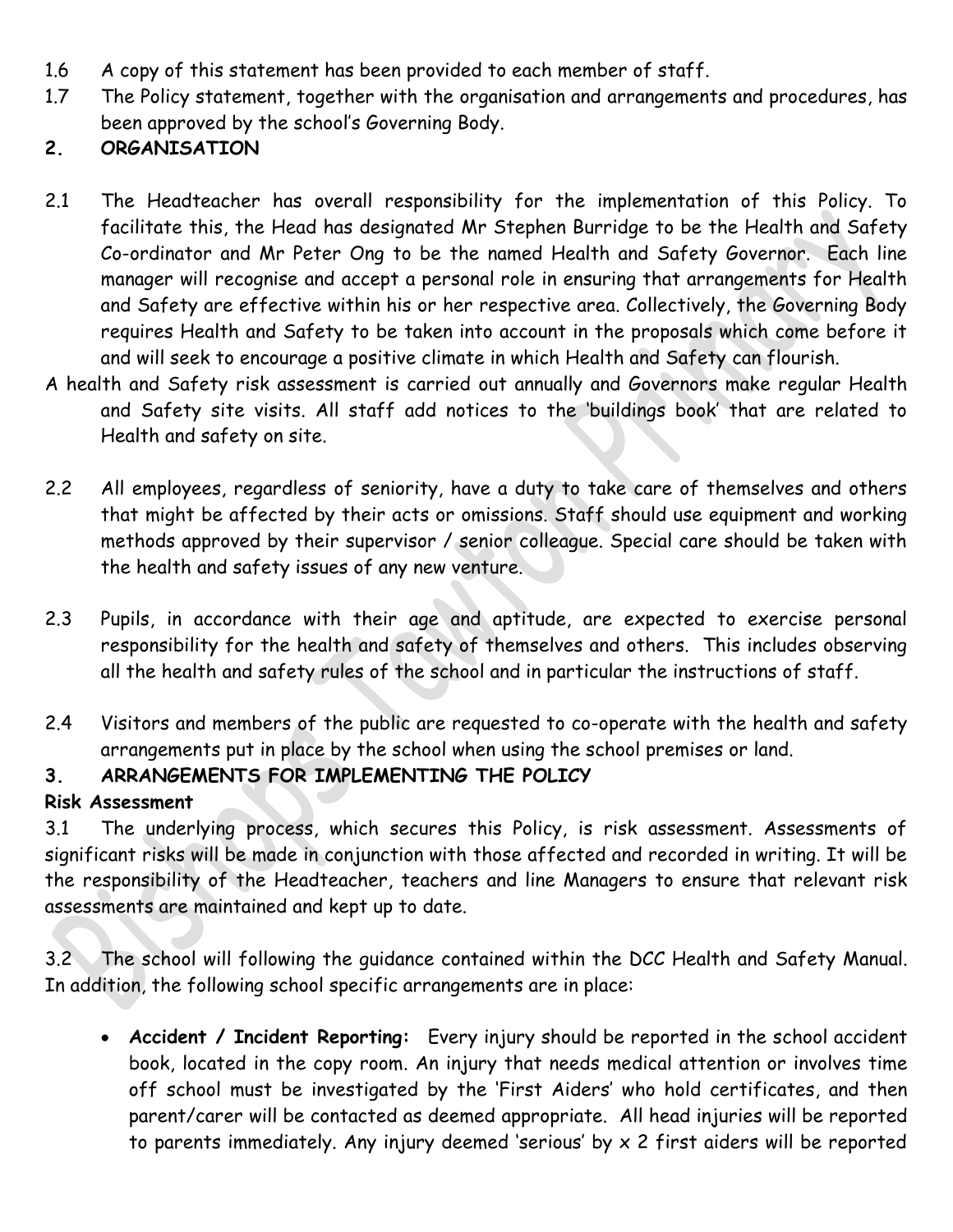to parent/carer. An ambulance will be called if the accident results in injury which requires immediate attention. Where the accident falls within the LA Accident reporting criteria, the County Accident Form must be completed by the relevant member of staff, signed by the Headteacher and sent to the Devon Health and Safety Service.

- **Consultation:** Employees with concerns should normally raise them with the Headteacher or Health and Safety Co-ordinator. However, the Governors welcome the support of trade unions in health and safety matters and staff should feel free to contact the appropriate trade union appointed safety representative. Requests for external help should be raised initially with the Headteacher or Health and Safety Coordinator, who will seek advice from the Devon Health and Safety Service, on any concerns of employees, which cannot be resolved locally.
- **Contractors:** Contractors carrying out work for the School will be vetted for their Health and Safety performance. They will be required to act in accordance with this Policy and the School's specified local arrangements. Contractors will be required to assess the risks to anyone who might be affected as a result of the performance of the contract. In particular, they will be required to make appropriate arrangements with the Headteacher to ensure that the School's Governing Body and users are sufficiently and suitably informed and consulted on issues relevant to risk control.
- **Curriculum Safety:** The school recognises that programmes of study require that children should be taught about how to identify and reduce risks in the way that they work and a balance must be achieved between independent learning and the necessary supervision to ensure safety. School staff will ensure that they are familiar with all risks which might arise from the tools, equipment, materials and processes they plan for children to use.
- **E-Safety**-Children are made acutely aware of the dangers of internet use and are taught to keep themselves safe when online. This is a regular part of the curriculum.
- **Fire Safety:** The person responsible for carrying out the schools fire risk assessment is The Site Manager: **Mr Stephen Burridge** (Health & Safety co-ordinator) overseen by **Mrs M Smallwood** (headteacher), alongside **Mrs Louise Smale** (first aid) and **Mr Peter Ong** (Health and Safety governor) All school arrangements for fire prevention and dealing with an emergency is contained within the schools emergency fire plan.
- **Inspection and Monitoring:** The Headteacher / Health and Safety Co-ordinator will undertake the necessary arrangements for procedures to be examined and workplaces to be inspected to ensure that precautions remain suitable and sufficient by conducting a whole school Annual Risk Assessment and Safety Review. Feedback from this process will be referred to the Governing Body.